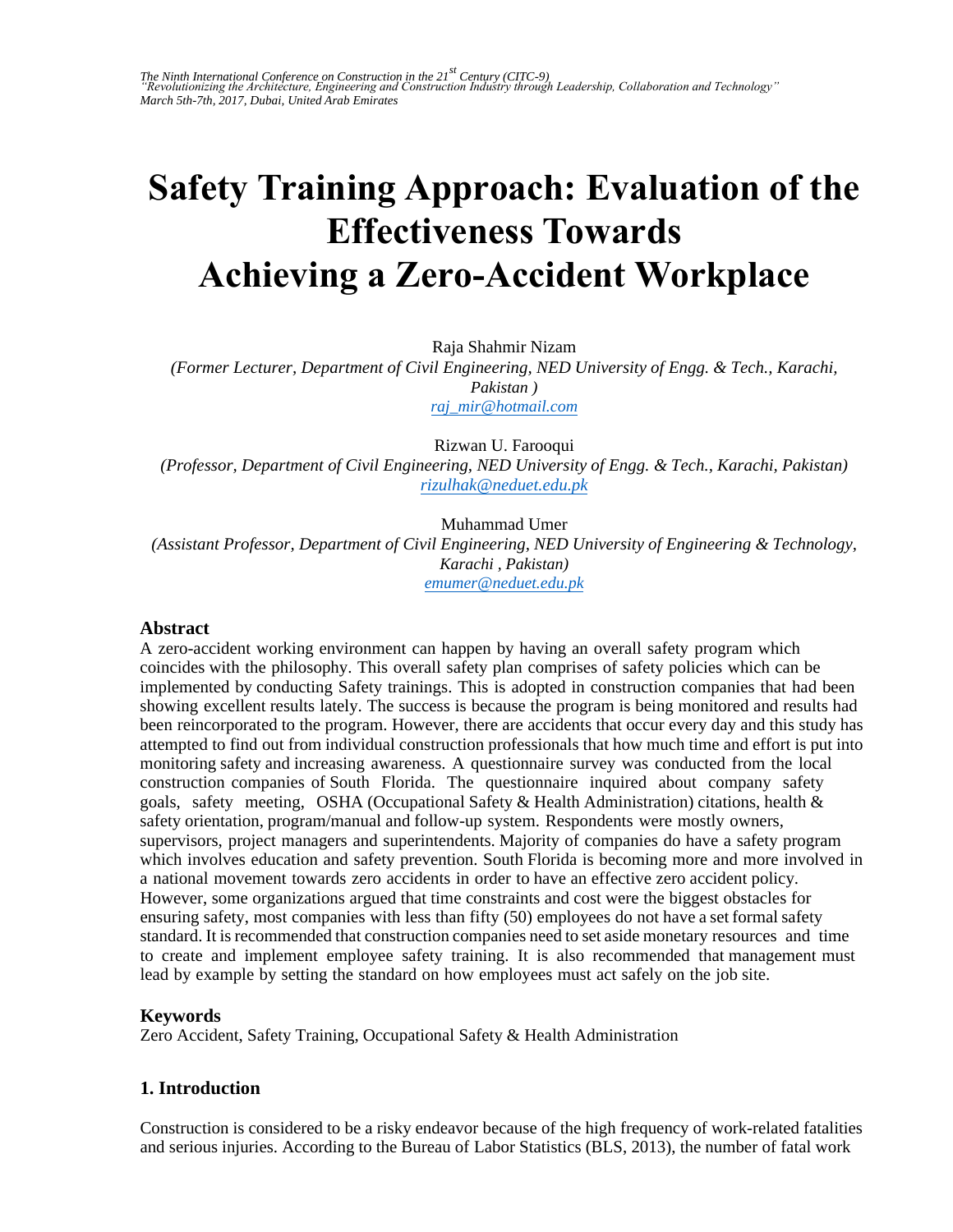injuries in the U.S. was reported as 4628 in 2012, and 806 of these were recorded in the construction industry, while the total number of non-fatal cases was 905,690 in the same year with 71,730 of those recorded in the construction industry.

Safety training involves the use of, the right tools and the right safety information which add up to a safer work-place, and training is the key to bringing it all together. To instill an effective safety training culture in the workplace there are generally a series of steps to that should be followed to ensure success. The first step would be to decide what training your organization needs. An individual who is in-charge of putting forth safety training should identify the skills and knowledge needed for people to be able to do their job in a safe and healthy way. These skills should be compared to people's current skills and knowledge and correct safety training should close those gaps between what is known by the employee and what employees need to know regarding safety. The next step is where an organization will decide on the training priorities. The top priorities would include where the lack of information and or/training might result in serious harm, and those which benefit the largest numbers of workers. The third step is where an organization would choose their training methods whether it is coaching, on-the-job training or training in the classroom. The fourth step is where and how the organization delivers the training, this will attempt to ensure that the information is easy to understand and try to use a variety of training methods to deliver the message. The fifth step is where the organization checks to see whether or not the training has worked. Step five will attempt to answer the questions on whether or not employees understand what is required of them and whether or not the training has actually worked.

What is the concept of a zero-accident work environment and can a zero-accident work environment be placed into practice within an organization? The main philosophy behind a zero-accident workplace is to respect human life. The concept of a zero-accident workplace does not state that zero accidents will occur but merely that a zero-accident environment is the ability of all workers to take the necessary steps towards preserving and implementing safety and health so that no individual gets injured on the work site. The basic premise is to keep accidents to a minimum through training and to have the knowledge to act upon those accidents when they do occur. The concept of zero accidents in the workplace is based on three basic principles: The principle of zero accidents means to achieve an accident free workplace by detecting, understanding, and solving all hazards in everybody's daily life as well as potential hazards existing in workplaces. The principle of preemptive action means to prevent all accidents by detecting, understanding, and solving all hazards in everybody's daily life as well as potential hazards existing in workplaces and work to create a brighter and more vigorous workplace with zero accidents and zero diseases as an ultimate goal. The principle of participation means to make a concerted effort by managers, supervisors, staff, and workers to detect, understand, and solve potential hazards existing in workplaces. It requires the voluntary effort and commitment of all those involved for problem-solving.

## **2. Literature Review**

Implementation of a zero-accident workplace involves two important points in order for zero-accident to be achieved. First, there must be a positive attitude from top management; the starting point of safety and health begins with senior management to respect every single employee and to ensure no injuries. A positive attitude from the top will flow down to every supervisor, foreman and labor. Top management must first take the initiative in changing the way of thinking regarding zero accidents, it is also extremely important for line managers and supervisors to lead by example by integrating safety and health activities into dayto-day work, by making safety and health part of line management. Secondly, there must be complete management of the safety and health system by line managers and supervisors while implementing a zeroaccident culture. Organizational issues consist of the firm's structure, middle management's commitment to safety, and the effectiveness of safety trainers in improving the quality of training sessions. Sicilia and Lytras (2005), and Pham and Swierczek (2006) assert that a supportive firm structure results in knowledge transfer and motivates workers to learn quickly and capture the necessary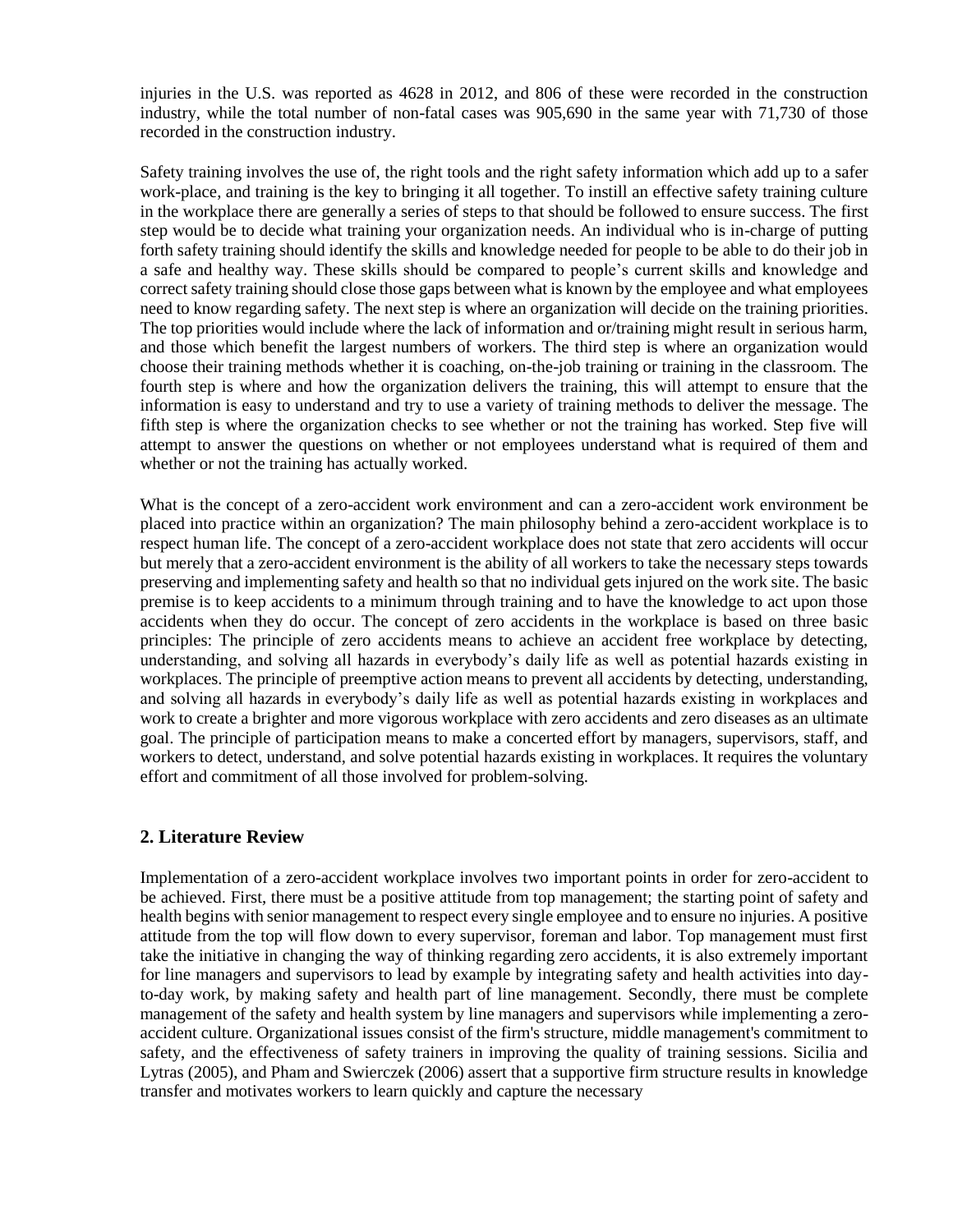information in an effective manner in safety training sessions. According to Jaselskis et al. (1996), and O'Toole (2002), middle management's commitment to safety training results in experiencing lower injury rates and helps with improving a company's safety culture (Demirkesen & Arditi, 2015).

Workplace health and safety training is considered by many employers to be an ethical issue as well as an OSHA (Occupational Safety & Health Administration) compliance issue. The main goal in workplace safety training and health safety training has to be design, develop and deliver custom safety training to every employee and this is achieved by understanding how a safety and healthy workplace benefits workers, families, businesses, and the community. Knowing the responsibilities for keeping a safe and healthy workplace; Developing a system for organizing safety and health efforts; Knowing the laws and regulations for the work; Addressing specific workplace hazards and have regular meetings; Cultivating a safety culture with mutual respect and open communication; Celebrating accomplishments and defer OSHA inspections with recognition events; Finding out the best solutions to safety and health problems; Asking questions about workplace safety and health etc. Concerning the qualifications of a trainer, OSHA standards mandate that a trainer is considered to be qualified if he/she has previously completed a training program on the subject to be instructed. Furthermore, these trainers are expected to possess relevant academic credentials and teaching experience (OSHA, 2013). Safety training is implemented by having an overall safety program which coincides with a zero-accident working environment. These safety training features include accident prevention and safety promotion, safety compliance, accident and emergency response, personal protective equipment, safety practices, equipment and machinery safety, chemical and hazardous materials safety, workplace hazards and employee involvement. An effective training program coinciding with a zero accident working culture can reduce the number of injuries and deaths, property damage, legal liability, illnesses, workers' compensation claims, and missed time from work.

There are several methods that can be used to train workers in construction safety. Kraiger (2003) highlighted four methods, namely computer-based training which is flexible, cheap and allows easy-access; team training which aims to practice with other teammates' tasks, roles and responsibilities in order to increase understanding; cross-cultural training which helps with enhancing sensitivity and flexibility towards cultural differences; and corporate training which consists of distance learning and specialized courses. McMahan et al. (2010) encourage the use virtual environments as a strategy in worker training because they found that virtual environment applications improve worker training in pre-inspections of haul trucks and operational procedures of conveyer systems. Effective accident prevention is all about leadership. Traditionally, many leadership activities took place at the corporate offices and safety records were confined to company files. Hendrik van Brenk states that, "At Skanska, we believe in communicating performance both on accidents and on those activities that prevent them. We think the key is to be transparent with our work force and subcontractors. The more insight we share with employees and contractors about what we should be doing in terms of scaffolding, tools or work equipment, and the more we inspire each worker to comply with the rules and regulations because they recognize the reasons behind them, the more likely we are to achieve our goal of zero accidents ."

The U.S. Army Corp of Engineers released a paper explaining zero accident programs and showing the insurance costs associated with injuries on construction job sites throughout the United States. The construction industry in the United States accounts for approximately 10% of the GNP with an annual dollar volume of about \$450 billion. According to the paper, 5 percent of the nation's workforce is employed in the construction industry, yet that 5 percent experiences a disproportionate 20 percent of all traumatic occupational fatalities and 12 percent of the total number of disabling injuries. This corresponds to 6 to 10 fatalities on construction sites every working day throughout the United States. Estimates of the total cost of injury for the \$450 billion U.S. construction industry range from \$7 billion to as high as \$17 billion annually. The Army Corp of Engineer uses these numbers to show that what is happening in the construction industry needs to stop and a zero accident culture needs to be implemented immediately. In order to establish a zero accident culture, employees should clearly understand that the goal is to

eliminate injury, not hide injury for the appearance of reaching zero. The U.S. Army Corp of Engineers determined that the better the companies safety results become, the lower the recordable insurance rate will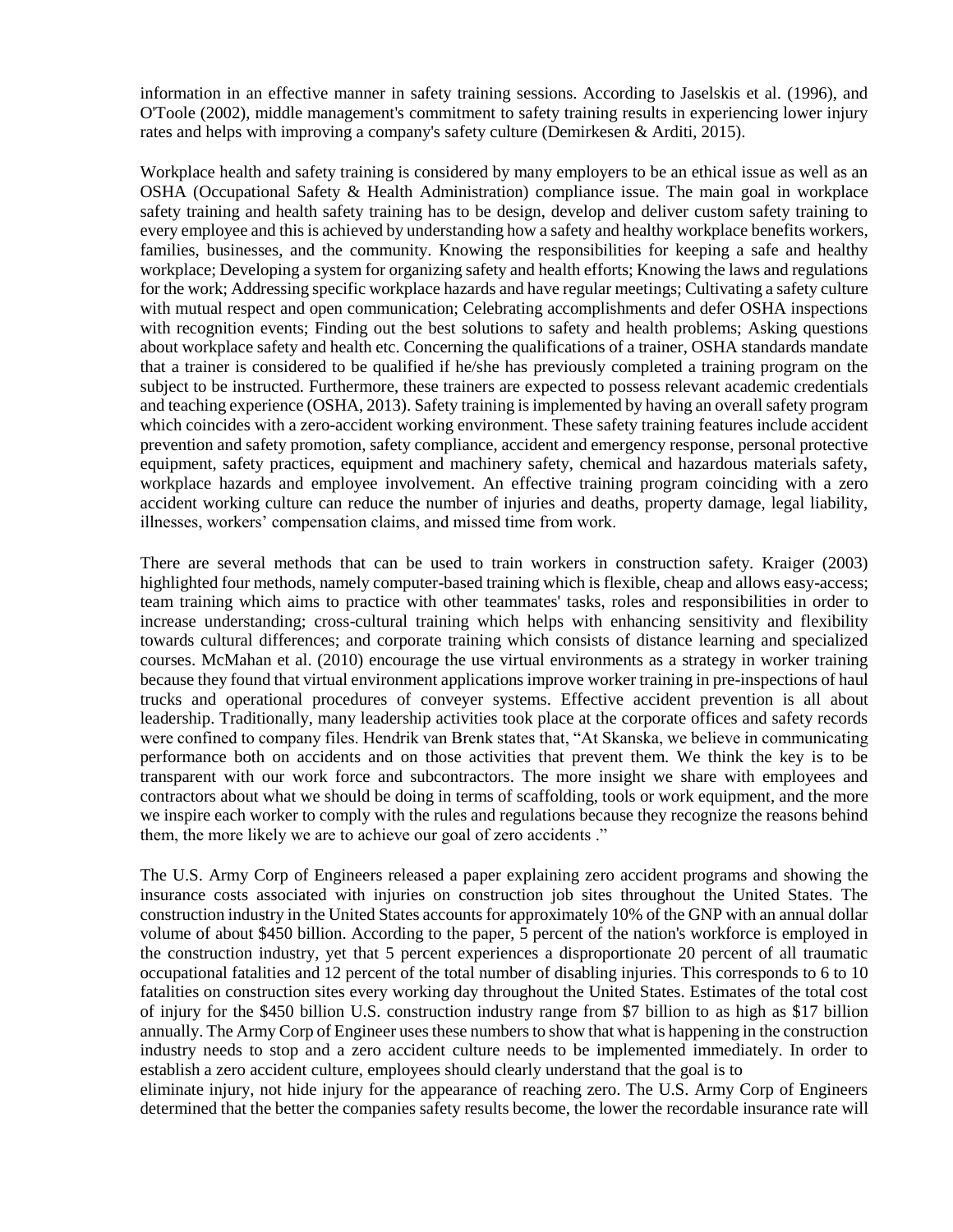be. A significant safety attitude change in the worker comes with the goal of zero injuries. The concept is a socially responsible management attitude toward the ongoing health of a companies' most important asset, its employees. More and more owners and contractors are realizing that zero lost workday injury is achievable, and they are taking that first step telling their employees that zero injury is the expectation.

There are many safety and health training programs available to construction industry workers, but there has been little investigation into the effectiveness of such programs. Still, the limited evidence suggests that there are benefits from implementing such training. One study, conducted to assess the effect of first aid training on occupational safety and health behavior in the construction industry, found that the intervention appeared to reduce workers' willingness to engage in risky behavior at work and reduced their willingness to tolerate unsafe conditions (Lingard 2002). In summation, the construction industry has always been and will remain a dangerous business. Statistics show that despite companies' best efforts, there will be accidents and even fatalities. However, the numbers clearly show that through constant awareness, great achievements can be accomplished. The article explains that with the proper leadership and open lines of communication accidents can be minimized and prevented. It is the active awareness of your environment that can help decrease job site accidents and unnecessary incidents that involve injury.

## **3. Research Methodology**

To gain a wide range of data from across the field surveys were sent to a number of companies via e-mail and hand delivered to construction managers and site superintendents. The surveys were filled out by mostly smaller general contractors. Questions about OSHA compliance, OSHA citations, and the safety measures taken by their companies were the part of questionnaire. Zero accident culture has been around for the last 10 years and day by day it is getting more recognized and applied in the construction industry. There are several safety policies in construction companies that have been showing excellent results lately. The success is because the program is being monitored and results had been reincorporated to the program fixing flows and problems only perceptible with the application of the training in real situations. The research is focused in the area of South Florida and it should be noted that there are small but important factors that make it work depending on the area where the plan will be implemented.

## **4. Data Analysis and Discussion**

The respondents mostly belong to management area (owners, supervisor, project managers and superintendents), thus diminishing the impact of the research due to overshadowing the version labors and superintendents. There is approximately uniform distribution of the companies' type regarding being private, public or both. It can be interpreted from the chart that most of the companies in this research have 0-50 employees (Figure 1). A lot of research published all over United States is limited to big organizations; however, they do not provide much information about small general contractors or subcontractors. These are the types of companies who perform most of the work in South Florida. This is one of the reasons for focusing on companies with less than 50 employees.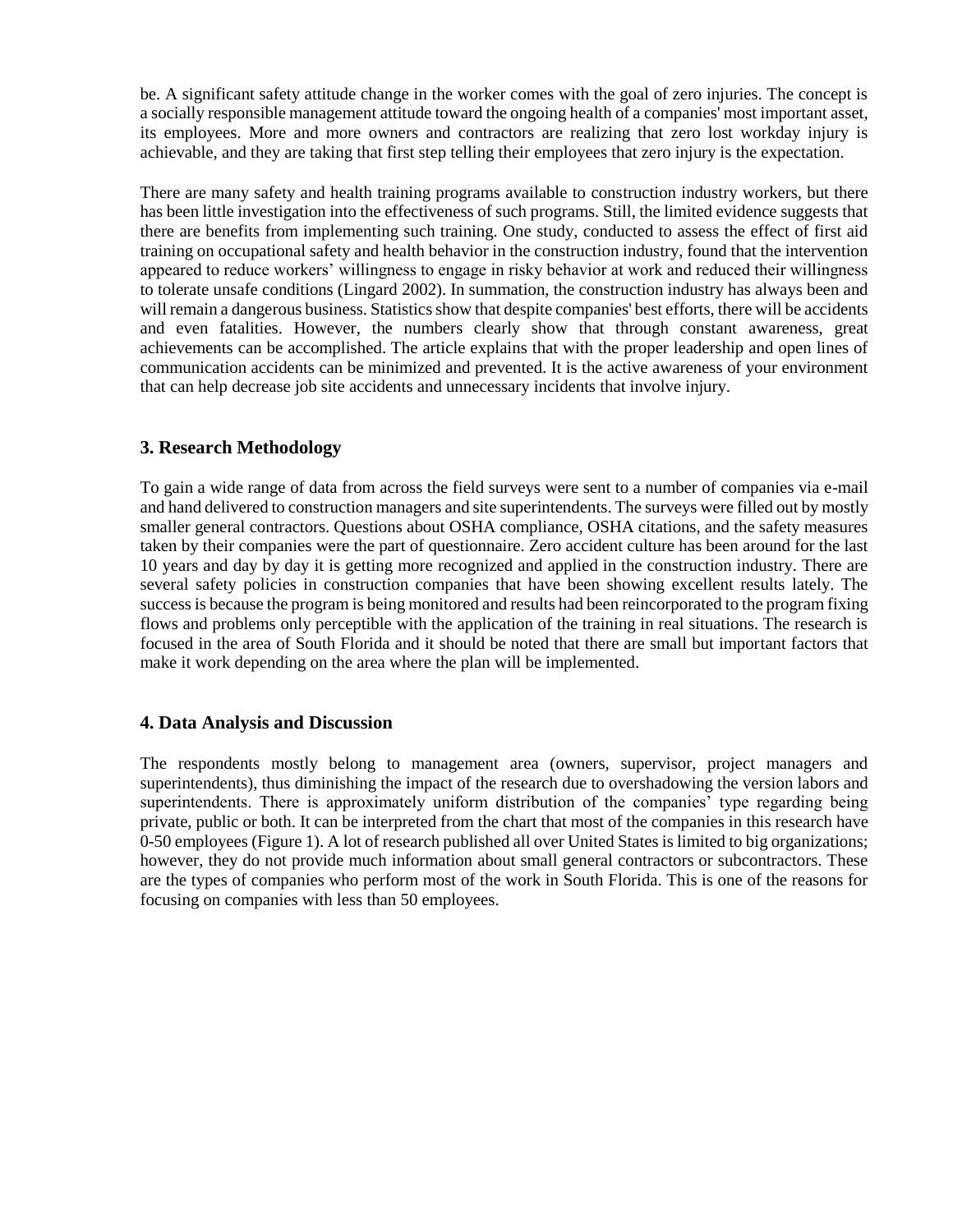

**Figure 1: Composition of Respondents (Job Description; Public/Private Sector; No. of Employees)**

Out of 20 companies, 15 (75%) have not received any citations from OSHA agents in the last three years (Figure 2). Companies in general reported that they have not received citations from OSHA. This is not an indicator of the safe behavior of the companies instead shows how OSHA has not enough inspectors to perform site visits more frequently or to check if general contractors and subs follow all requirement demanded by OSHA. 90% of the companies have safety goals and objectives formally stated and established (Figure 3). Most of the companies surveyed had safety goals and objectives. The problem with this is that those objectives usually do not last long or are cut short in the proximity of deadlines when they can be forgotten. Safety issues in small companies tend to be perceived as a luxury that needs a lot of research that general contractors hesitate to engage in; because for the company it is probably easier to pay for injuries or even unemployment than bring in a safety manager or pay for outside consultants.





**Figure 2: OSHA Citations Figure 3: Safety Goals and Objectives**

13 companies out of 20, have a written manual for safety program being taken into account in the job site (Figure 4). 18 companies out of 20 hold regular safety meetings for supervisors/safety managers in variation from daily to annually (Figure 5). Most of the companies have handwritten documents about health and safety programs that put in their file when they sign their company contracts. Including these documents is a plus but how these programs are implemented, enforced, and followed up is the main idea behind creating a zero accidents culture on the job site. Even though the percentage of performing safety meetings for supervisors and employees is high for small companies; it is common to do this meeting not just for safety purposes but also to increase progress of the project at hand. As per the need safety aspects are discussed or safety issues that need to be addressed are usually put into this meeting and call it a safety meeting. In large companies on the other hand, safety is a very serious matter. They perform safety meetings every week for managers and supervisors. This is a time when they discuss past safety mistakes and also update the staff on safety procedures and OSHA regulation updates.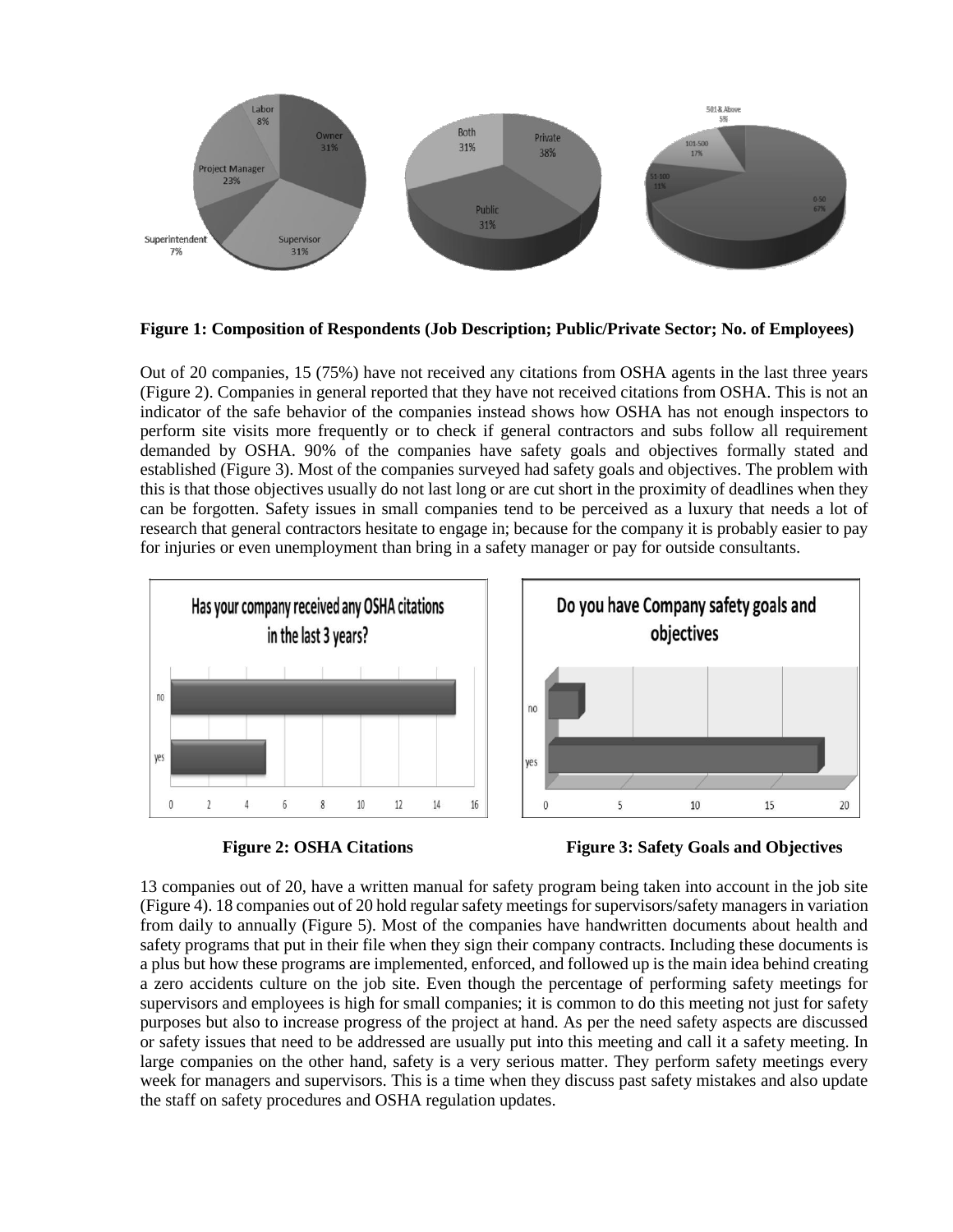

**Figure 4: Health and Safety Manual Figure 5: Safety Meetings**



During safety inspections 40% of the companies have no follow up system to track items identified (Figure 6). 16 companies out 20 have safety program for new employee to make them warm up for the job (Figure 7). Most of the small companies studied do not have a clear follow up system to track items identified during safety inspections. This responsibility falls on supervisors which usually are more involved in production and staying on schedule than rechecking safety violations.





16 companies have a safety meeting being held regularly for the employees (Figure 8). Surprisingly, 8 companies out of 20 have no certified safety manager in their job site (Figure 9). One important factor found in is that most small companies have a certified safety manager; however, most of the time it is the owner of the company or an employee that has been working in the company for a while. It is assumed that this is because smaller companies do not have the budget to have somebody in charge of only being the safety manager. From the financial point of view the cost of injuries may be smaller than the salary for a safety manager.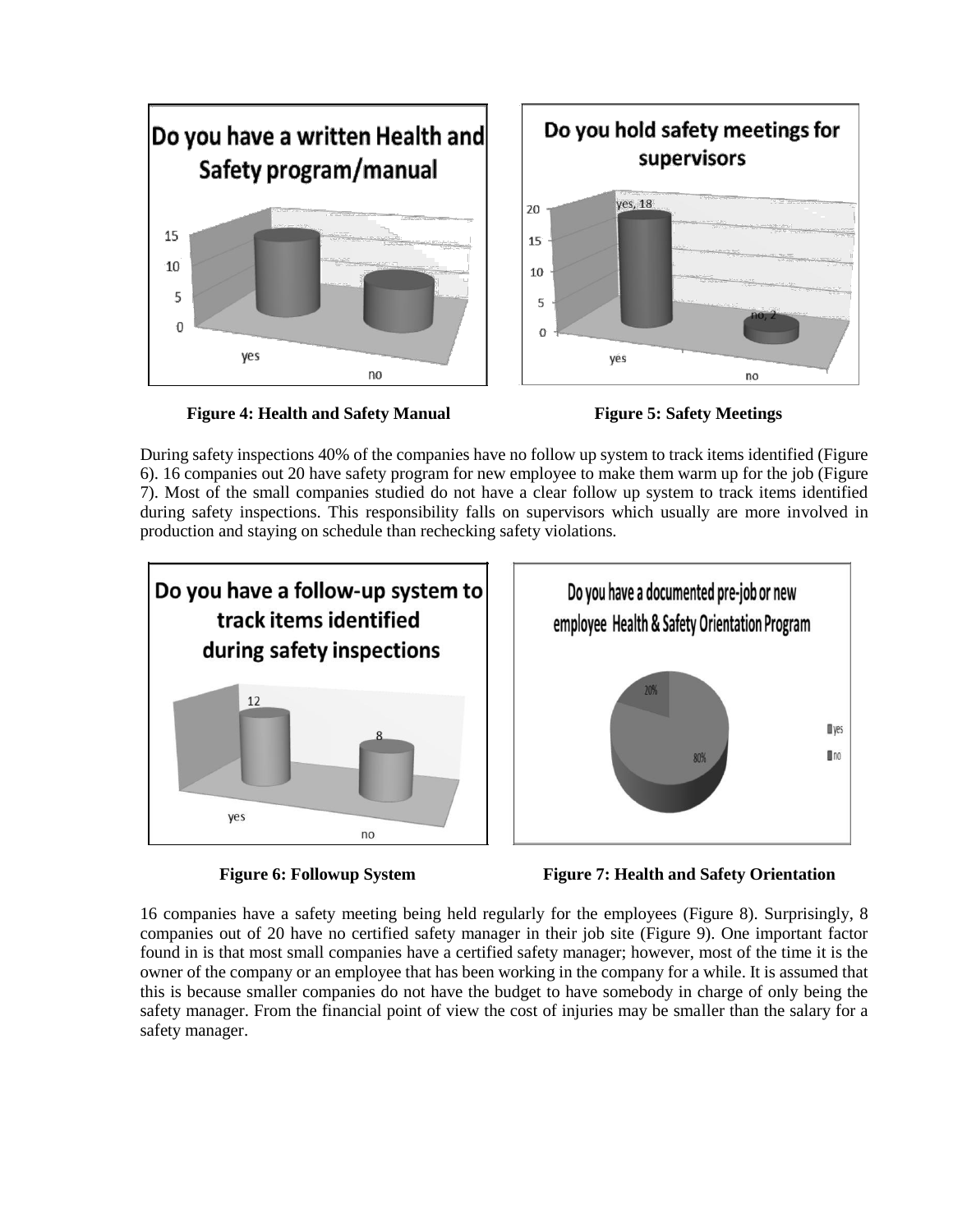

**Figure 8: Scheduled Safety Meetings Figure 9: Certified Safety Manager**



9 companies out of 20 feel that OSHA regulations are too strict to be followed (Figure 10). Companies in general reported that they have not received citations from OSHA and also, they believe that OSHA regulations are fine. It is believed that this is not an indicator of the safety behavior of the companies instead shows how OSHA has not enough inspectors to perform site visits more frequently or to check if general contractors and subs follow all requirement demanded by OSHA.



**Figure 10: OSHA Regulations Compliance**

## **5. Conclusion**

In summation, construction companies need to set aside monetary resources and time to create and implement employee safety training. Safety training is something that needs to be implemented throughout the industry to every small company, general contractor and subcontractor because accidents are a part of the environment. Most companies with less than 50 employees do not have a set formal safety standard the main reason behind this are monetary factors. It is also determined that in order to have an effective zero accident policy management must lead by example by setting the standard on how employees must act on the job site. From a management point of view zero accident training is a matter of cost vs. benefit. Unfortunately, safety training is sometimes viewed and perceived differently among people in the construction industry. Professionals in safety training should work not just in developing plans and programs, but also in getting employees to participate and gain safety knowledge through incentives. Management should focus efforts toward zero accident cultural analysis and how workers are better receptors of the information that is passed along to them. Management should let the employees know that even though a certain situation might appear to be safe that it should be checked and rechecked to ensure a zero-accident culture is achieved. South Florida is becoming more and more involved in a